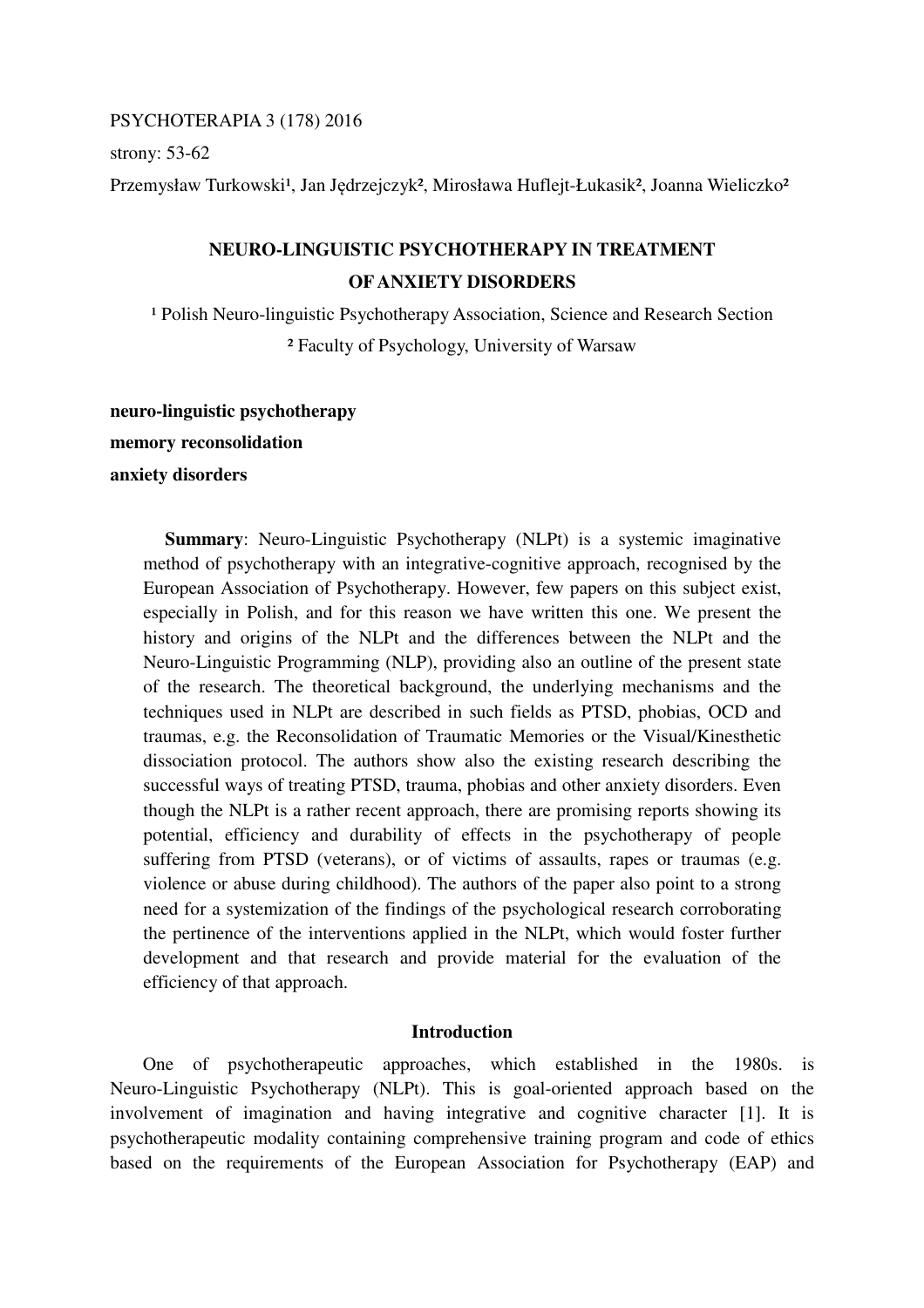recognised by the Association [2]. For several years we have observed a growing interest in research on NLPt [2–4]. Meta-analysis of previous studies, published in 2015, indicate the effectiveness of this approach [5]. These conclusions, however, are limited by the small number of high quality methodological studies.

 The purpose of this article is to discuss the genesis and development of NLPt, to present method used in this approach of anxiety disorders treatment and identify psychological mechanisms that are method's foundation. Text shows differences between neuro-linguistic programming (NLP) and NLPt, we present a method to create neuro-linguistic models to work with phobias and traumas based on modelling process of managing a problem developed by people who obtained an improvement in their symptoms. Plasticity structure of experience — representation of memories in long-term memory (e.g. distinguishing perception from the perspective of the first and third person), and the phenomenon of memory reconsolidation were indicated as the mechanism underlying the described intervention. The article reviews current research on the effectiveness of NLPt in the treatment of phobias, PTSD (Posttraumatic stress disorder) and other anxiety disorders. Further research steps are also suggested.

### **Origins of Neuro-Linguistic Psychotherapy**

 NLPt genesis dates back to the 1970s. when John Grinder and Richard Bandler, creators of NLP, began to observe psychotherapy sessions conducted by Virginia Satir, Milton Erickson and Fritz Perls — initiators of: therapy of families, Erickson's therapy and Gestalt therapy, respectively. The purpose of their observation was to identify factors for effective therapeutic work. Grinder and Bandler made this, describing the structure of psychotherapy conducted by Erickson, Satir and Perls, which they distinguished from the content of the therapeutic process. The description concerned behavioural level — specific behaviours (NLP skill is understood as a sequence of behaviours). Skills such as building a contact, effective communication, coming out of the impasse or trance patterns, were structured as a sequence of consecutive steps by the creators of NLP. This enabled the reproduction of these skills by others. The reproduced sequences of behaviour, used by practitioners, brought the expected results [6].

 This way of describing the psychotherapeutic work can be considered a complement to the demands posed, among others, by Carl Rogers, who showed "what" should be done in contact with the client, but did not specify this at the behavioural level (did not indicat how to do that). NLP in statu nascendi can thus be defined as the operationalization of rogerian client -oriented approach to psychotherapy. This is reflected in the perception of the relationship with a client in relation to postulate NLP: "the map is not the territory" (subjective reality does not reflect an objective one), derived from the work of Alfred Korzybski [7] and its development: good communication is to make contact in client's map of the world (subjective reality). It should be emphasized that the method of developing NLP was different from the origin of other therapeutic modalities. Gestalt and transactional analysis have been developed on the basis of the experience of clinicians and complemented with theoretical concepts on the mechanisms of psychopathology; cognitive-behavioural approach is based on existing and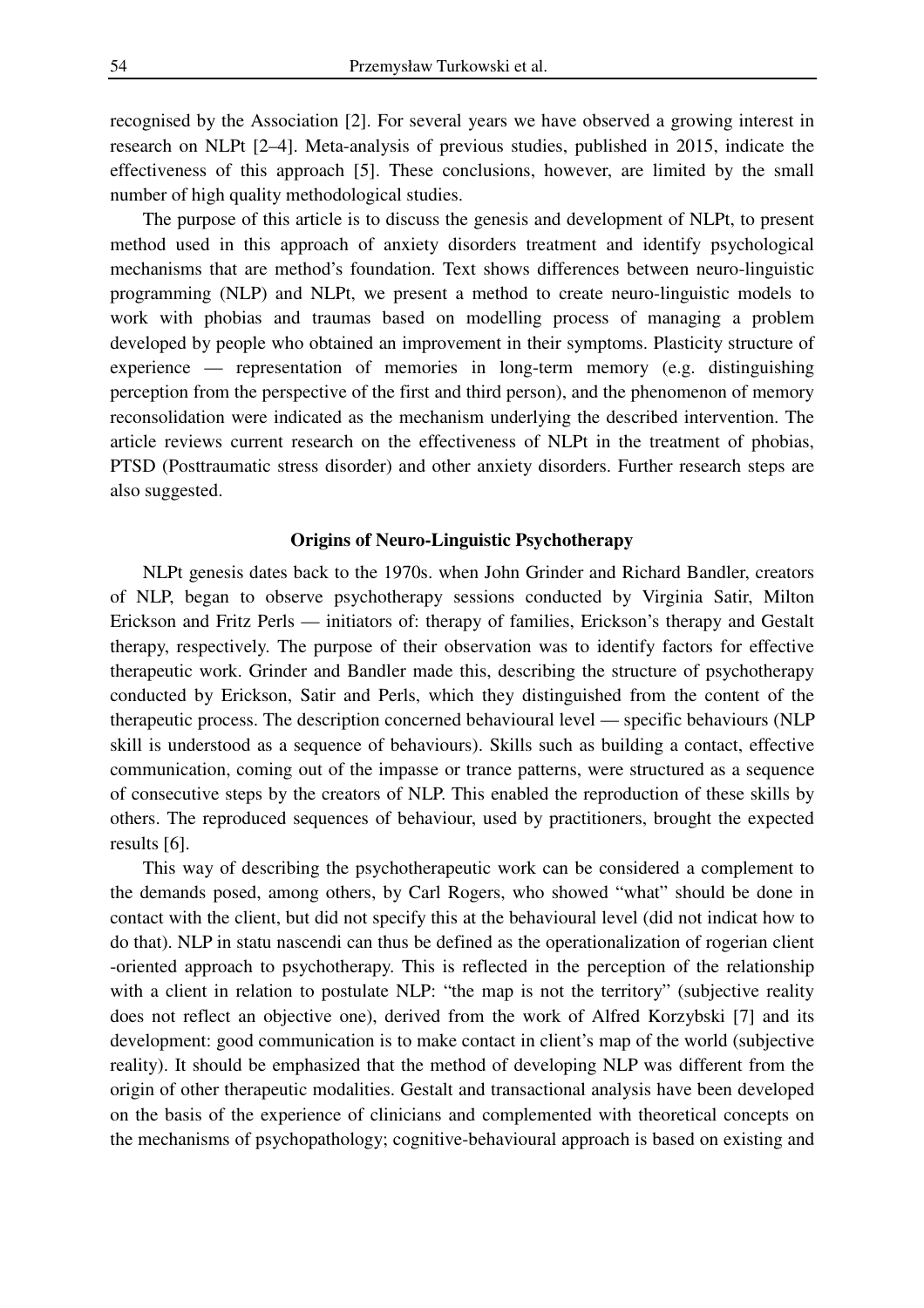structured psychological knowledge. NLP described often unconscious sequences of reputable therapists' behaviour and created models of therapeutic work on this basis.

 The described models originally were used by the creators of NLP in the field of psychological help. Some of them (e.g. Model of building verbal and nonverbal contact) have began to be used also in areas such as sales, negotiation and people management, and they developed in those fields [8]. Further development of NLP occurred not in the academic and psychotherapeutic circles, but in business self-developmental environment. This also reflects the situation in Poland: NLP first appeared in the psychotherapeutic environment, including the Chair of Psychopathology and Psychotherapy of the Faculty of Psychology at the University of Warsaw in the 1980s [9]. However, in the following years, NLP was presented to recipients from outside the academic and psychotherapeutic circles as a method of manipulation or a panacea for the problems by the people not associated with professional psychological help. Because of this, NLP cannot be considered autonomous psychotherapeutic approach, but should be treated as a set of knowledge and techniques in the field of practical psychology that can be applied in everyday functioning in various areas of personal and professional life. Therefore, the works and activities of Bandler and Grinder were not embedded in the standards of the profession of psychotherapist as above-mentioned Gestalt and transactional analysis. The creators of NLP emphasized pragmatism and effectiveness of their methods and programmatic "antiacademicism" (practical action opposed to academic theorising), diminishing the role of ethical standards.

 For this reason, in the 1980s, environment of German speaking psychotherapists (Austria) began to try to establish professional standards in the use of NLP methods in the context of psychological help. Works on the systematisation of existing knowledge and the creation of autonomous psychotherapeutic approach has been undertaken. Extended to theoretical concepts, NLPt was established as a specialised use of NLP in the field of psychotherapy [2]. Among the basic concepts, theoretical works and clinical experience of Erickson, Perls and Satir should be mentioned along with assumptions, originated from them, about the existence of independently functioning part of the identity (subpersonalities), admissible to awareness in varying levels. The ideas of William James, general semantics of Korzybski, Gregory Bateson's model developed by Robert Dilts as neurological levels, learning theory by Albert Bandura, Chomsky's transformational grammar, TOTE model descended from cyber works of Galanter, Miller and Pribram as well as cognitive constructivism trend are theoretical NLPt foundations [1]. Although NLPt is a synthesis of elements of interdisciplinary knowledge, it is a modality of psychotherapy that has a complete and autonomous system of understanding of what is health, what are the categories and causes of disorders, what means "cure" and which techniques are useful in supporting the changes.

## **Clinical effectiveness of Neuro-Linguistic Psychotherapy on the example of anxiety disorders**

Reconsolidation of traumatic memories —mechanism of change: assumptions, theoretical foundations, research

 Neuro-linguistic procedure of working with phobias and traumas was based on the observation of people suffering from specific phobias and comparing them with those whose symptoms has resolved. A key factor that differentiate both groups was the representation of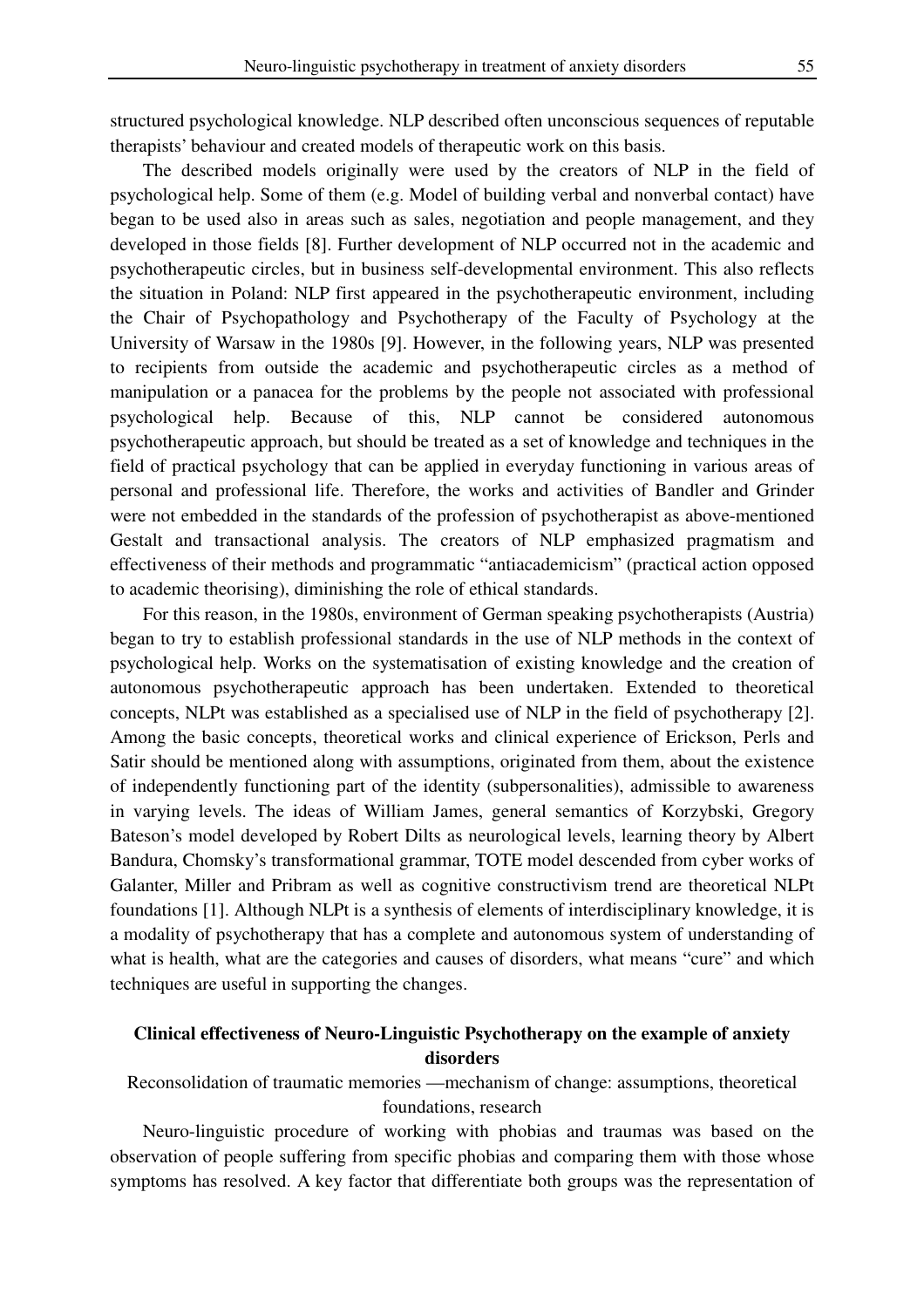the event that triggered the phobia. People whose symptoms of phobia disappeared, evoked the representation from the perspective of a third party — the observer (so-called dissociation). The event recalled by people suffering from phobia was marked by the first person perspective — the actor (so-called association). This observation was used to create procedures for the treatment of phobias — "visual and kinaesthetic dissociation". In literature this procedure can be found under various names, to the context of clinical research proposes the formulation (with a described standardized procedure): reconsolidation of traumatic memories (RTM) [10] was proposed. RTM is applicable to the treatment of phobias and PTSD as in NLPt perspective both of these disorders are based on similar mechanism. The described intervention consists in a change of structure of memories. The change is made in perspective of representation of an event which is marked as beginning of disorder: from association (first person perspective) to dissociation (third person perspective). Dissociated perspective leads to a reduction in the severity of emotional reaction associated with particular memories. This mechanism is referred to as a significant factor of change (not a key factor) also in other therapeutic methods, for example by using the process of mentalisation — by which it is possible to garnish the perspective of the observer's own experiences [11]. Modern research confirms the existence of that phenomenon and the fact that changing perspective permanently affects the emotional load of autobiographical memories [12].

 The described method is based on a mechanism different from the one on which therapeutic techniques commonly used for anxiety disorders are based. Their goal is to suppress the reaction with anxiety through classical conditioning, i.e. change of the response to the stimulus (memory), while the stimulus does not change. Today, however, it is more likely to indicate that a change of stimulus — restructuring memories can lead to more effective treatment, including effective prevention of recurrence [13]. Gray postulates that neuro-linguistic models do not result in suppressing, but a permanent change of the stimulus — i.e. memory reconsolidation [10].



Figure 1. **Mechanism of memory reconsolidation**

 To make the process of memory reconsolidation occur, it is necessary to activate the traumatic memories. Recalling memories from long-term memory makes it unstable for some time. So-called "Therapeutic window" opens — a period in which the memory trace of the memories can change and during which reconsolidation can be made (Figure 1). At the neurobiological level occurs a process of proteins production. Those proteins are responsible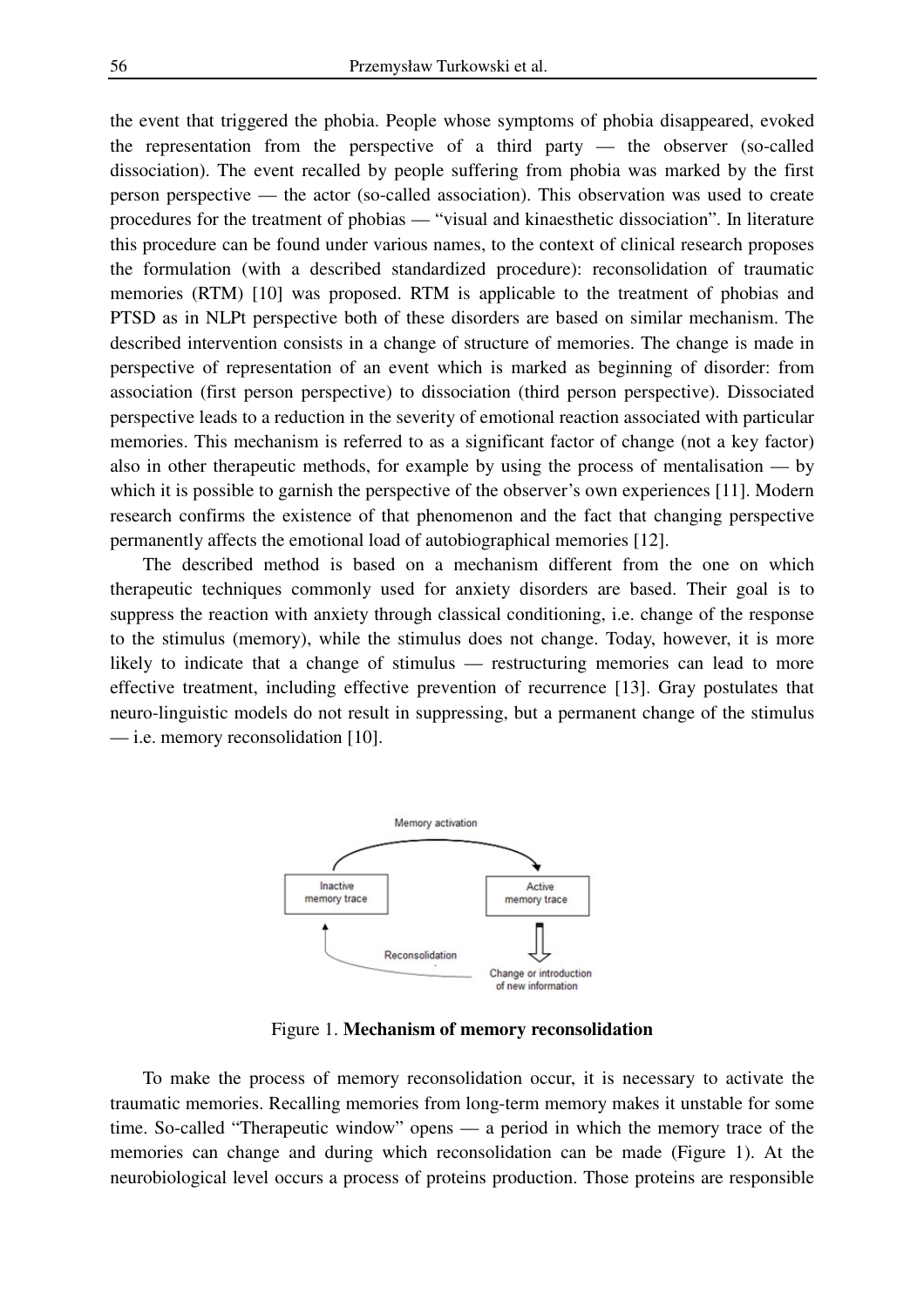for encoding memories in long-term memory [14, 15]. Activation of the memories and the mechanisms responsible for the modification of memory traces allows us to add elements, such as, dissociated perspective, a sense of control or changes in the selected aspects (e.g. colours, sequences, distance, size, and others). This information is assimilated, leading to assigning new meaning to the memories [16]. Neurophysiological studies show that the "therapeutic window" for changing memories opens up about 10 minutes after the memories or the stimulus presentation and closes after about 6 hours [17].

 It is worth noting that repeated activation of aversive memories without changes can lead to exacerbation of symptoms. In this case there is also reconsolidation, but it strengthens the severity of the negative emotional reaction associated with the memories (person experiences the trauma once again which results in symptoms intensification) [18]. From the perspective of practitioner, it is important to observe psychophysiological indicators of the patient and his/her reactions after short-term activation of traumatic memories. This enables evaluation whether there was a full activation of memory trace, but at the same time do not lead to emotions intense enough to prevent the application of intervention. The procedure is initiated from the perspective of dissociation to reduce the emotional arousal of the patient. Studies show that reconsolidation does not occur if there is no interruption of the stimulus which triggers the trauma [19].

 RTM detailed procedure is as follows: a patient is proposed to recall memories by using the metaphor of cinema. He is asked to imagine the cinema, where he is a spectator. The screen displays a video of a traumatic event in which the patient observes himself/herself as the actor in the movie. In this manner the effect of dissociation is achieved. From the position of the spectator, the patient may modify the properties of his/her memories, for example, their colour (they can be turned into a black-and-white movie), the perspective from which it is observed, accelerating or slowing down the pace of play, change the volume of sound, etc. The patient changes the described properties in such a way which evokes the least intense emotional response. The specific modifications in this metaphor not only chang the structure of the memory trace, but also give the patient a sense of control, the lack of which is one of the risk factors for PTSD and acute reactions to trauma. The result of restructuring memories is a lasting change of associated emotions. Phelps and Schiller's research suggest that a change in the structure of memory trace causes a different reaction in the functioning of the limbic system (especially in the amygdala and hippocampus) [17].

## Specific phobias — studies on the use of NLPt in the treatment of phobias

 The clinical definition of specific phobias describes it as a persistent, disproportionate fear response in relation to a given stimulus or situation. The mechanism of a specific phobia development is based on classical conditioning — anxiety response is associated with the object or situation [20]. This reaction is disproportionate to the threat and may occur during a single traumatic experience. The classic approach to treating phobias is systematic desensitization consisting in replacing adverse response with neutral response (e.g. relaxation). Typically, the procedure uses grading of the strength of the stimulus triggering the reaction and increases its intensity over multiple sessions at the same time teaching the patient to relax. Response suppression through so-called dipping, i.e. bringing the patient into a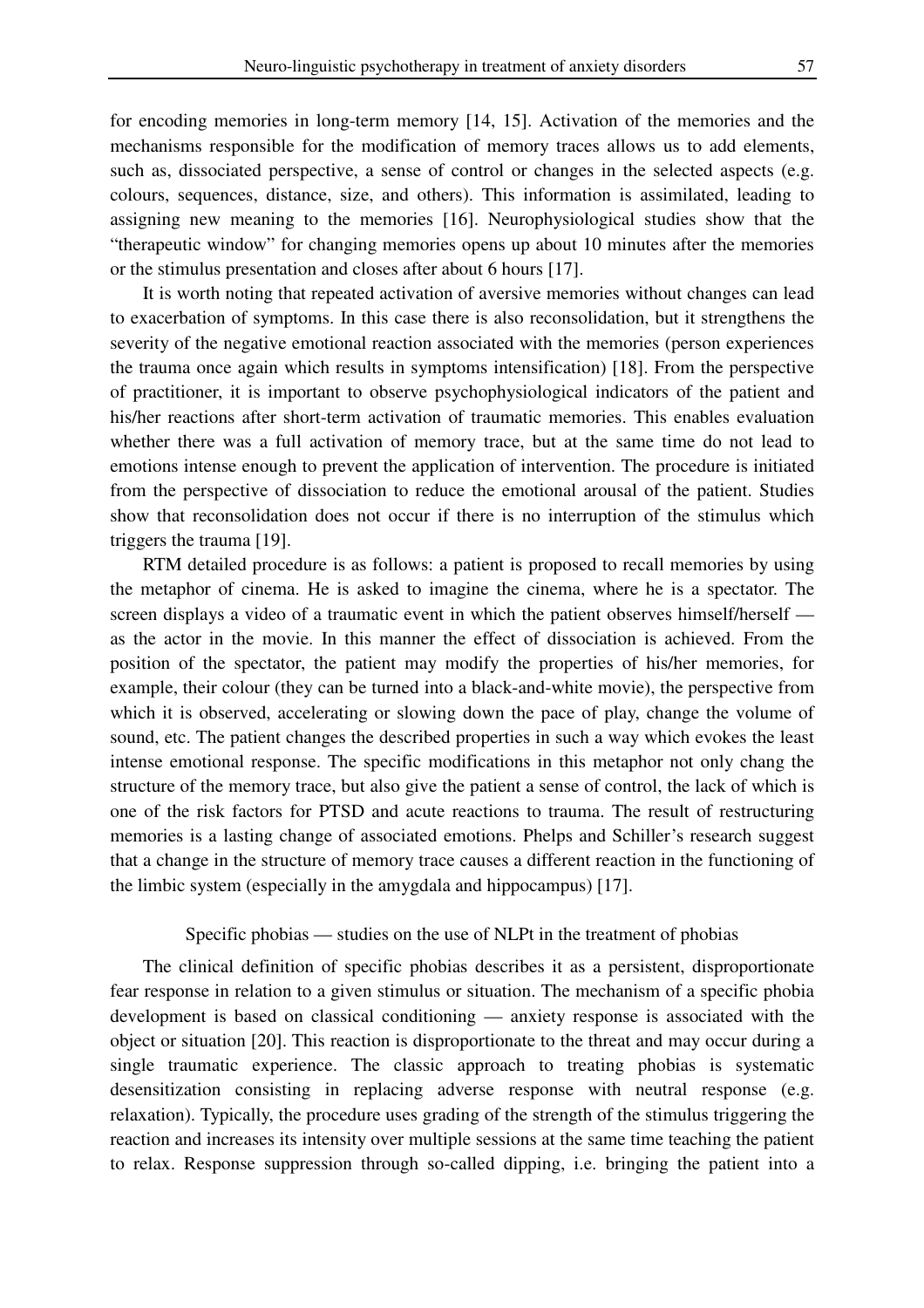contact with his/her anxiety stimulus instead of avoiding it, is also used. Studies show that although the process associated with a contact in vivo has better dynamics of change than the use of imaginative techniques, the difference is blurred over time [21].

 In the context of the treatment of phobias NLPt uses RTM procedure described earlier. It means a change in the structure of traumatic memories representation: from association to dissociation, which results in changes in the response scheme and a reduction of symptoms. The cause of phobia in this approach is not the traumatic event itself, but the manner of its representation — causing inadequate response.

 The technique of working with phobias was examined for the first time by Einspruch and Forman in 1988 [22]. The experiment of authors showed that the 15-minute session using the NLP have an efficacy comparable with the method of systematic desensitization (with much longer procedure). In one of the most frequently cited research, the efficacy of the treatment of phobias using NLP techniques and systematic desensitisation was evaluated [23]. It has been shown that in comparison with the control group (clients awaiting for treatment) both methods have not helped. However, analysis of description of the intervention showed that the method referred to as visual-kinaesthetic dissociation protocol did not correspond to the original procedure, but it was an ad hoc adapted version of a technique known in NLP as anchoring [10]. Bigley and his co-workers [24] have tested the usefulness of NLP techniques to reduce claustrophobia in patients enrolled in the fMRI examination. After the intervention 76% of patients were able to undergo testing without the need of anaesthesia. It was also calculated that owing to the intervention the cost of fMRI examination decreased by 31.000 pounds (sum for the 50 patients who participated in the experiment). There is also a lot of case studies describing the effects of interventions derived from NLP in treating phobias [25–27].

#### PTSD and trauma — research using NLPt techniques

 PTSD is an anxiety disorder which is the result of experiencing traumatic events, i.e. associated with actual experience or the potential threat to life, health or with sexual violation. Besides many case studies describing the use of the previously described RTM procedure [25, 28, 29], studies indicate its effectiveness in working with victims of rape [30], policemen [31, 32], fire-fighters [33], witnesses of genocide in Rwanda [34], and other groups of patients diagnosed with PTSD [35, 36, 37]. Research programme carried out by Marshall University and the Brain Resource Centre in New York is being finalised. Preliminary results indicate a high efficiency of treating the symptoms of PTSD, such as nightmares and "flashback" experiences, in time usually about half shorter than standard therapies, often limited to several sessions [38].

# Other anxiety disorders and obsessive-compulsive disorder — use of paradigm and NLP(t) techniques

 In relation to such anxiety disorders as obsessive-compulsive disorder, generalized anxiety or panic syndrome, some neuro-lingustic psychotherapists propose theoretical model different from most widespread ABC model (Activating trigger — Belief/thinking — Consequence/behavioural, emotional). This is APET model (Activating trigger — Pattern —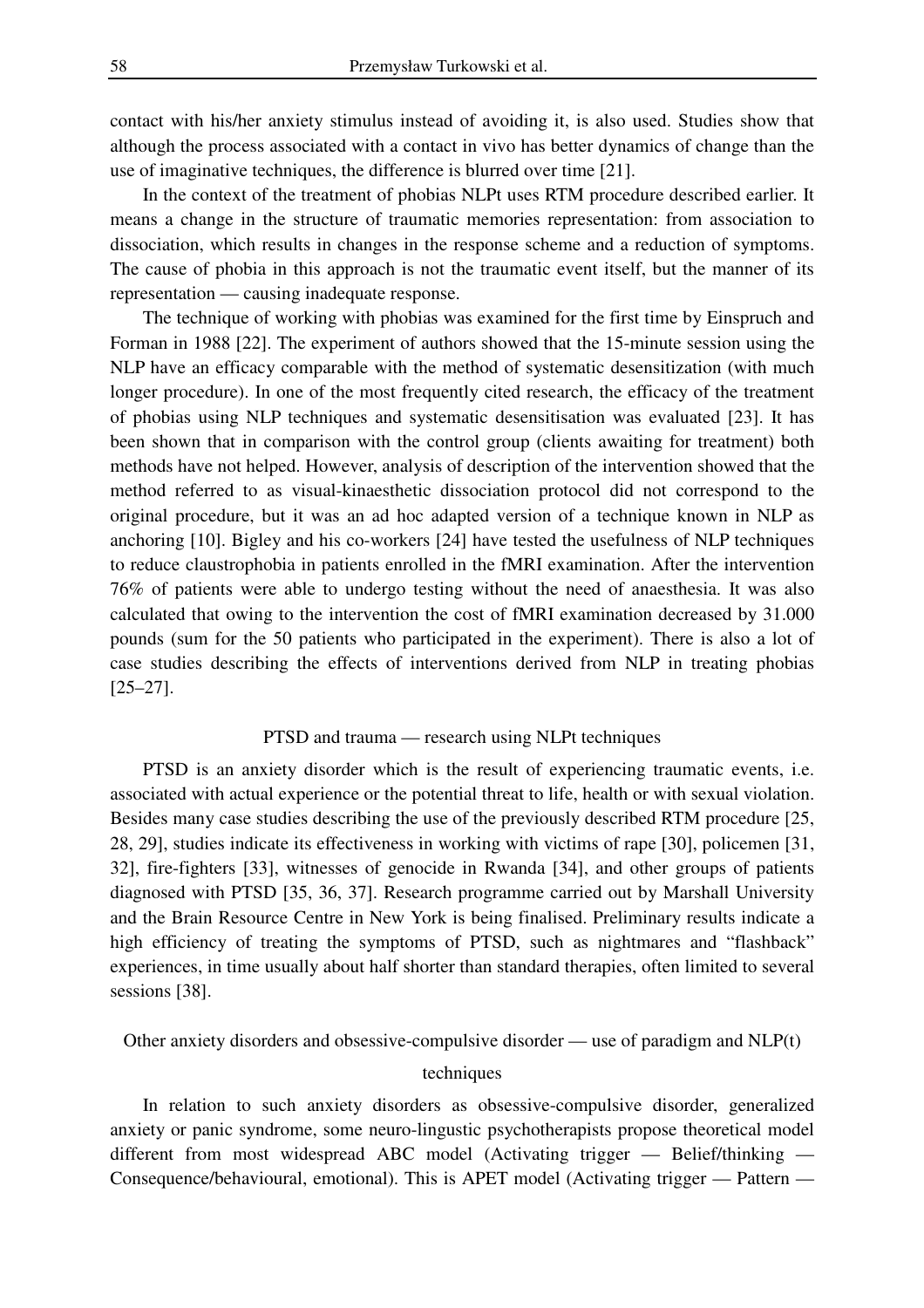Emotional arousal — Thinking/belief) proposed by Griffin and Tyler [39]. This model assumes that after the exposure to the stimulus (Activating trigger) specific physiological and sensual pattern is activated (Pattern); this pattern, through the mechanism of classical conditioning, is associated with the stimulus. This is followed by emotional arousal which affects a fourth element: thoughts (Thinking/belief). The APET model refers to LeDoux studies on the method and rate of information flow via so-called upper brain way (stimulus thalamus — cerebral cortex — amygdala — emotional response) and via the lower way (stimulus — thalamus — amygdala — emotional reaction) [40]. The upper way leads to occurrence of secondary affect, while the lower way leads to primary affect. Activation of the upper way (involving the cerebral cortex) is associated with the overt memory of emotional situation. Activation of the lower way — with the implicit memory of emotion, so, there is a priority of affect over cognitive processes. The influence of amygdala is especially important in the context of strong emotions (and also compatible with the APET model) as the primary affection, occurring faster, transmits information to the cerebral cortex, thereby triggering "pattern" in the APET model. Cognitive evaluation of the situation is a source of emotion and also affects the amygdala. This observation has also been confirmed in studies on affective priming paradigm. It has been found that emotional stimuli, even subliminal has impact (imperceptible to the subject) on intentional assessments and formulating judgments [41, 42].

 In relation to the described model, neuro-linguistic tools for diagnosis and change allow to change the in imprinting, a scheme of action or unconscious associations and automatic response ("pattern" element). Besides case studies [43], effectiveness of NLPt is illustrated in the study by Stipancic, Renner, Schütz and Dond [2], in which, some of patients suffered from anxiety disorders.

 In the studies concerning above-mentioned anxiety disorders, effectiveness of NLP and cognitive-behavioural techniques and results of the control group were compared [44, 45]. These studies have shown that the effect of interventions using both: NLP and cognitive behavioural techniques was comparable with the one obtained in the control group. It should be noted, however, that the intervention was performed by people with little or no psychotherapeutic experience. In addition, Krugman's study [44] included people suffering from fear of public speaking, which did not meet diagnostic criteria for anxiety disorder. Therefore, it is important to carry out further studies on the basis of standardized tools. It is also important that the participants meet the diagnostic criteria included in the DSM or ICD and people using the techniques and models are trained and practicing psychotherapists [2, 24, 44].

#### **Recapitulation**

 Sceptical approach to NLP methods is still quite common, however, psychotherapeutic modality that meets professional standards has been developed on their basis. Research interest in these methods has been increasing in the last years, especially in the clinical context — as the study of the NLPt's effects. Studies cited in this article, show that this approach is effective in the treatment of mental disorders. Moreover, presented data show that the method of working with anxiety disorders originating from NLPt are based on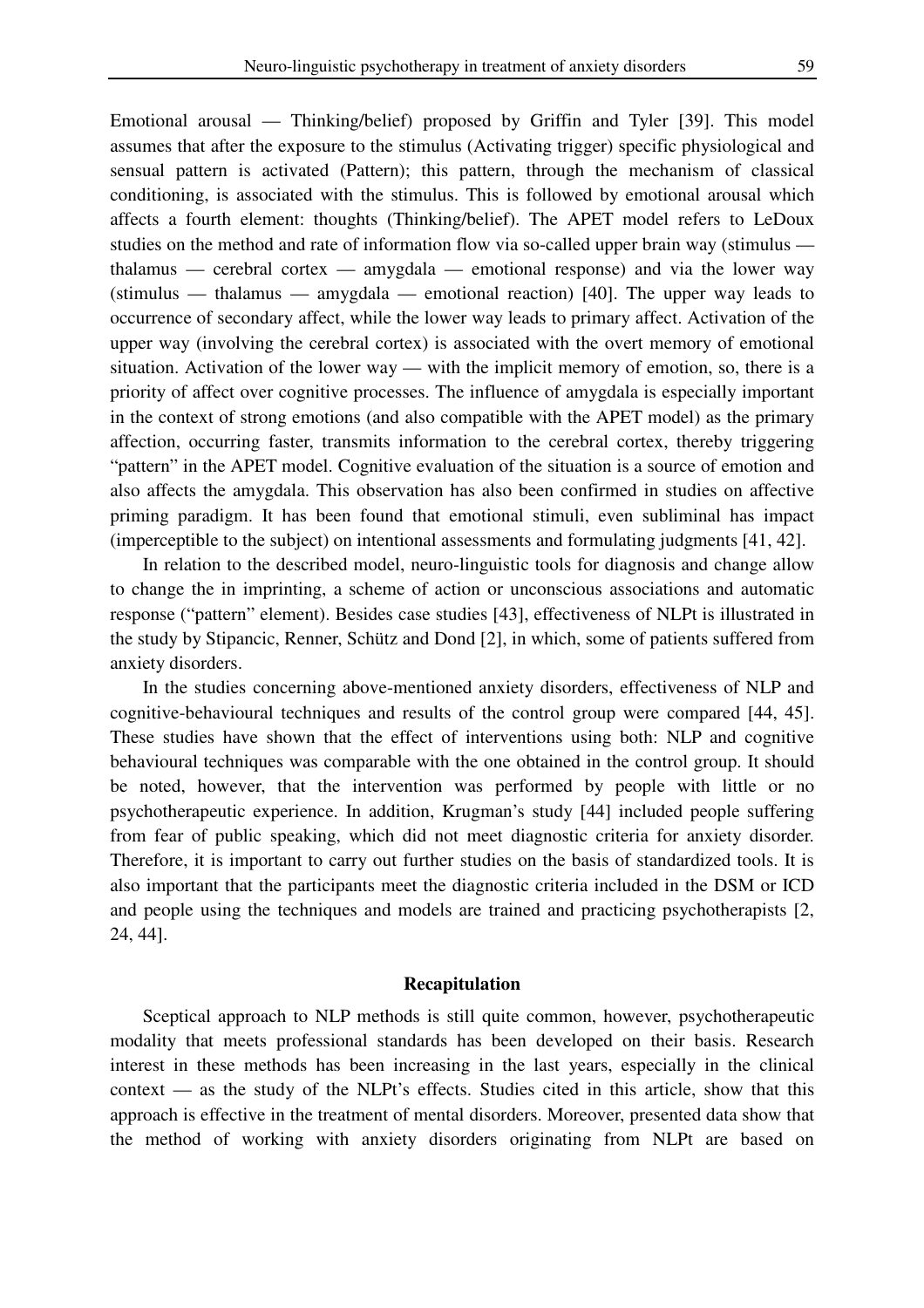mechanisms proven in studies within basic psychology and modern scientific understanding of these disorders.

 Yet, there has been not many studies on NLPt effectiveness. For this reason, it is important to continue scientific evaluation of this approach by the high quality research: randomized, with homogeneous clinical samples and with standardized intervention protocols. It also worth to systematise the results of psychological tests that indicate the legitimacy of intervention derived from NLPt (e.g. research on the change of perspective or on the methods of building contact, mentioned in the text) [46]. This method will allow to show the mechanisms that are the basis of changes in NLPt. Only such comprehensive evaluation based on scientific evidence will help to determine to what extent and in which cases NLPt is effective.

#### **Acknowledgement**

The authors would like to thank Joachim Kowalski, Monika Główczak-Polak and Izabela Nowosad for valuable criticisms that have influenced the final shape of this article.

#### **References**

1. Huflejt-Łukasik M, Peczko B. Neurolingwistyczna psychoterapia. W: Grzesiuk L, Suszek H, red. Psychoterapia. Szkoły i metody. Warszawa: ENETEIA; 2011, s. 299–323.

2. Stipancic M, Renner W, Schütz P, Dond R. Effects of Neuro–Linguistic Psychotherapy on psychological difficulties and perceived quality of life. Counsell. Psychother. Res. J. 2010; 10(1): 39–49.

3. Genser–Medlitsch M, Schütz P. Does neurolinguistic psychotherapy has effects? Now. Psychol. 2004; 1: 23–48.

4. Wake L, Leighton M. Pilot study using Neurolinguistic Programming (NLP) in post–combat PTSD. Ment. Health Rev. J. 2014; 19(4): 251–264.

5. Zaharia C, Reiner M, Schütz P. Evidence–based Neuro Linguistic Psychotherapy: A meta-analysis. Psychiatr. Danub. 2015; 27(4): 355–363.

6. Bostic St. Clair C, Grinder J. Whispering in the wind. Scotts Valley, CA: J & C Enterprises; 2002.

7. Korzybski A. Science and sanity. Lakeville, Conn.: International Non–Aristotelian Library Pub. Co; 1958.

8. Kulesza W, Szypowska Z, Jarman M, Dolinski D. Attractive chameleons sell: The mimicry–attractiveness link. Psychol. Market. 2014; 31(7): 549–561.

9. Grzesiuk L, Suszek H, red. Psychoterapia. Szkoły i metody. Warszawa: ENETEIA; 2011.

10. Gray RM, Boldstad R. Post–traumatic stress disorder. W: Wake L, Gray RM, Bourke FS, red. The clinical effectiveness of neurolinguistic programming: a critical appraisal. Londyn, Nowy Jork: Routledge; 2013, s. 32–46.

11. Migda MM. Trauma więzi a psychoterapia pacjentów z diagnozą PTSD w oparciu o mentalizację. Psychoter. 2015; 174(3): 99–105.

12. Sekiguchi T, Nonaka S. The long-term effect of perspective change on the emotional intensity of autobiographical memories. Cogn. Emot. 2013; 28(2): 375–383.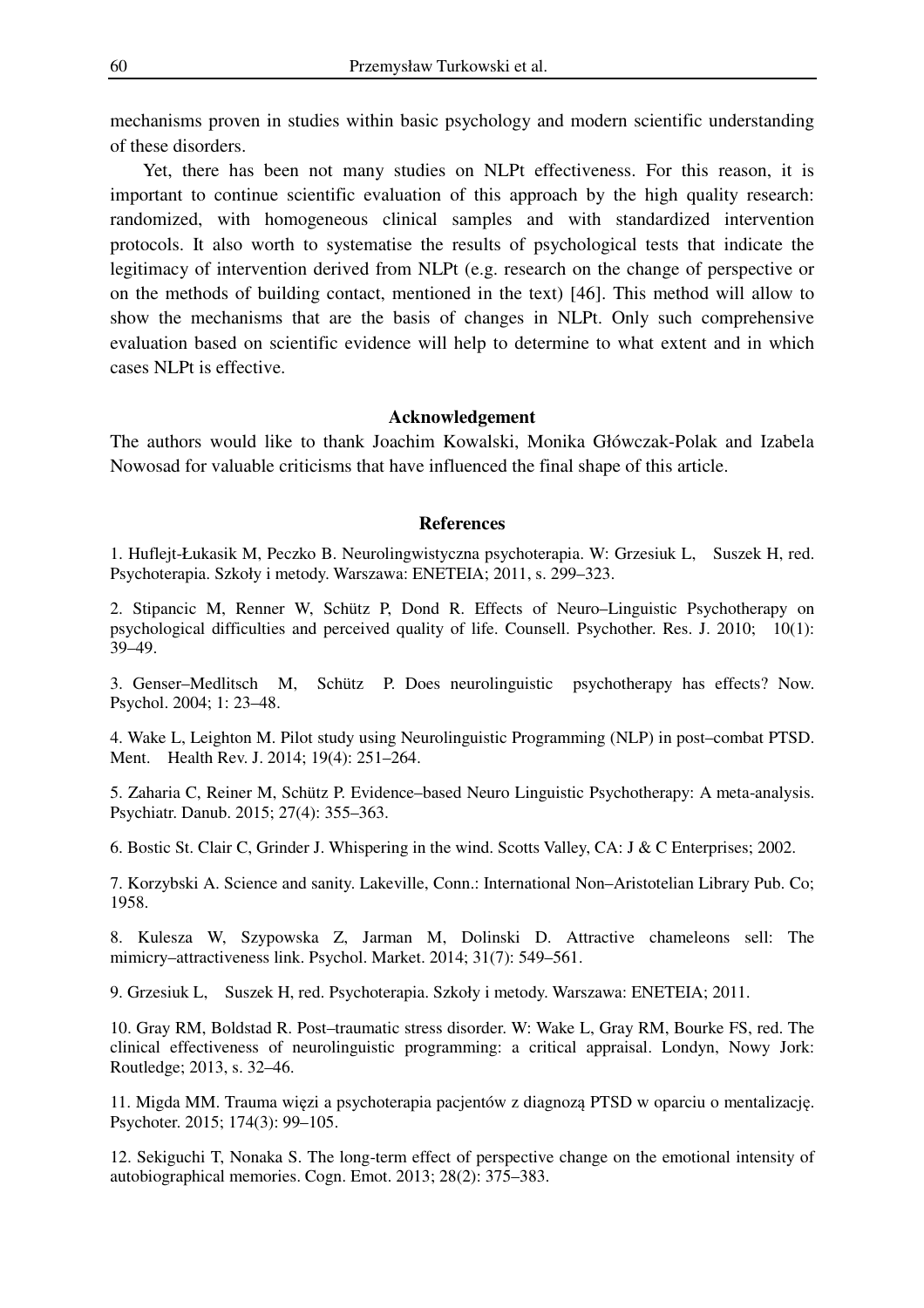13. Calhoun L, Tedeschi R. Posttraumatic growth in clinical practice. Nowy Jork: Routledge; 2013.

14. Schiller D, Monfils M, Raio C, Johnson D, LeDoux J, Phelps E. Preventing the return of fear in humans using reconsolidation update mechanisms. Nature 2009; 463(7277): 49–53.

15. Gray R, Liotta R. PTSD: Extinction, reconsolidation, and the visual-kinesthetic dissociation protocol. Traumatol. 12; 18(2): 3–16.

16. Forcato C, Burgos V, Argibay P, Molina V, Pedreira M, Maldonado H. Reconsolidation of declarative memory in humans. Learn. Mem. 2007; 14(4): 295–303.

17. Schiller D, Phelps E. Does reconsolidation occur in humans? Front. Behav. Neurosci. 2011; 5(24).

18. Lehner M, Wisłowska-Stanek A, Płaźnik A. Wygaszanie reakcji emocjonalnej jako nowy cel farmakoterapii zaburzeń lękowych. Psychiatr. Pol. 2009; 43(6): 639–654.

19. Pedreira M. Mismatch between what is expected and what actually occurs triggers memory reconsolidation or extinction. Learn. Mem. 2004; 11(5): 579–585.

20. Öhman A, Mineka S. Fears, phobias, and preparedness: Toward an evolved module of fear and fear learning. Psychol. Rev. 2001; 108(3): 483–522.

21. Wolitzky-Taylor K, Horowitz J, Powers M, Telch M. Psychological approaches in the treatment of specific phobias: A meta-analysis. Clin. Psychol. Rev. 2008; 28(6): 1021–1037.

22. Einspruch EL, Forman BD. Neuro-Linguistic programming in the treatment of phobias. Psychother. Private Pract. 1988; 6(1): 91–100.

23. Allen KL. An investigation of effectiveness on neurolinguistic programming procedures in treating snake phobics. Dissertation Abstracts International. 1982; 43(3): 861B.

24. Bigley J, Griffiths P, Prydderch A, Romanowski C, Miles L, Lidiard H. i wsp. Neurolinguistic programming used to reduce the need for anaesthesia in claustrophobic patients undergoing MRI. Br. J. Radiol. 2010; 83(986): 113–117.

25. Andreas CS. Serce umysłu. Gdańsk: Gdańskie Wydawnictwo Psychologiczne; 1994.

26. James T, Woodsmall W. Time line therapy and the basis of personality. Cupertino, CA: Metapublications; 1988.

27. Gray RM. NLP and PTSD: The Visual-Kinesthestic Dissociation Protocol. Current Research in NLP: Proceedings of 2010 Conference. 2011; 2(1).

28. Bandler R. Using your brain for a change: Neurolinguistic Programming. Moab, Utah: Real People Press; 1985.

29. Dilts R, DeLozier J. Encyclopedia of neurolinguistic programming and NLP new coding. California: California Univeristy Press; 2000.

30. Koziey P, McLeod G. Visual-kinesthetic dissociation in treatment of victims of rape. Prof. Psychol. Res. Pr. 1987; 18(3): 276–282.

31. Muss D. A new technique for treating post-traumatic stress disorder. Br. J. Clin. Psychol. 1991; 30(1): 91–92.

32. Muss D. The rewind technique in the treatment of post-traumatic stress disorder. W: Figley C, red. Brief treatments for the traumatized. West Port, CT: Greenwood Press; 2002, s. 306–314.